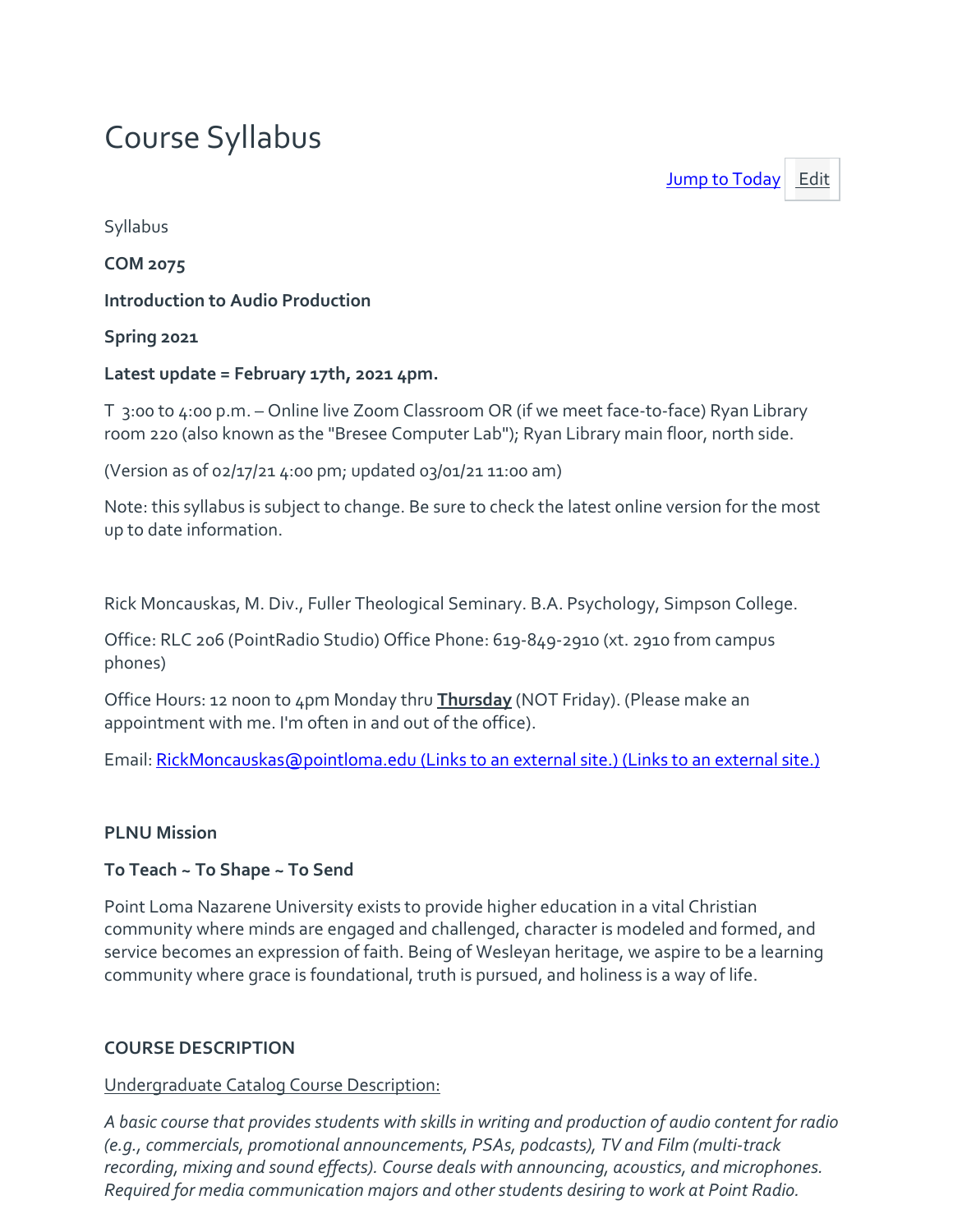This course will be taught with an eye (or ear) to understand the effects sound has on our experience of media (and life). And, conversely, how sound can be used to create/suggest effects within individuals encountering the media programming students will create/produce within the Media Communication major and when they work in media in the post-university world of work. An emphasis on an understanding of the pre-cognitive/non-rational/subtextual nature of sound will be a frequent topic of discussion. The course content should be useable by all students in relation to media consumption and construction, even if a career in this field is not contemplated.

## Learning Outcomes:

By the end of this semester, you should be able to:

- Demonstrate technical skills of digital audio recording and editing.
- Correctly and creatively write and produce a radio commercial; a program promotional announcement and a five minute podcast.
- Evidence collaborative abilities by working in an audio production team and/or having a radio show partner.
- Demonstrate a beginning/developing appreciation for the psychological power of sound/audio to influence emotional involvement in radio/audio/media/film programming and to be able to identify many of the techniques used to create those emotional/psychological effects.
- Demonstrate a beginning understanding of the role of the "aesthetics of narrative" as a tool for encouraging audience involvement in radio/audio programming.

# Required Text:

Alten, S. R. (2012) First Edition. *Working with Audio*. Course Technology, Cengage Learning, Boston, Ma.

## Required Software:

Adobe "Audition". Link

= [https://www.adobe.com/creativecloud/buy/students.html?sdid=1NZGDDHQ&mv=search&ef\\_](https://www.adobe.com/creativecloud/buy/students.html?sdid=1NZGDDHQ&mv=search&ef_id=Cj0KCQiAyJOBBhDCARIsAJG2h5dIEBg6He-Rua4PESJXVkNPynGj-SAr2IhftoTzgh4sw2tT6YCtojQaAqRlEALw_wcB:G:s&s_kwcid=AL!3085!3!474768586523!b!!g!!%2Bcreative%20%2Bsuite%20%2Bstudent) [id=Cj0KCQiAyJOBBhDCARIsAJG2h5dIEBg6He-Rua4PESJXVkNPynGj-](https://www.adobe.com/creativecloud/buy/students.html?sdid=1NZGDDHQ&mv=search&ef_id=Cj0KCQiAyJOBBhDCARIsAJG2h5dIEBg6He-Rua4PESJXVkNPynGj-SAr2IhftoTzgh4sw2tT6YCtojQaAqRlEALw_wcB:G:s&s_kwcid=AL!3085!3!474768586523!b!!g!!%2Bcreative%20%2Bsuite%20%2Bstudent)

[SAr2IhftoTzgh4sw2tT6YCtojQaAqRlEALw\\_wcB:G:s&s\\_kwcid=AL!3085!3!474768586523!b!!g!!%](https://www.adobe.com/creativecloud/buy/students.html?sdid=1NZGDDHQ&mv=search&ef_id=Cj0KCQiAyJOBBhDCARIsAJG2h5dIEBg6He-Rua4PESJXVkNPynGj-SAr2IhftoTzgh4sw2tT6YCtojQaAqRlEALw_wcB:G:s&s_kwcid=AL!3085!3!474768586523!b!!g!!%2Bcreative%20%2Bsuite%20%2Bstudent) [2Bcreative%20%2Bsuite%20%2Bstudent](https://www.adobe.com/creativecloud/buy/students.html?sdid=1NZGDDHQ&mv=search&ef_id=Cj0KCQiAyJOBBhDCARIsAJG2h5dIEBg6He-Rua4PESJXVkNPynGj-SAr2IhftoTzgh4sw2tT6YCtojQaAqRlEALw_wcB:G:s&s_kwcid=AL!3085!3!474768586523!b!!g!!%2Bcreative%20%2Bsuite%20%2Bstudent) (Links to an external site.) (about \$20/month subscription)

Rogue Amoeba's "Fission". Link = <https://rogueamoeba.com/fission/> (Links to an external [site.\)](https://rogueamoeba.com/fission/) About \$30 total.

# Course Requirements:

• All assignments must be uploaded to Canvas before the beginning of class on the dates indicated in Canvas. Audio projects must be correctly exported in MP3 format from Audition for uploading to Canvas. Assignments must be proofed in "Fission" before uploading to Canvas. Assignments that are late or submitted in any other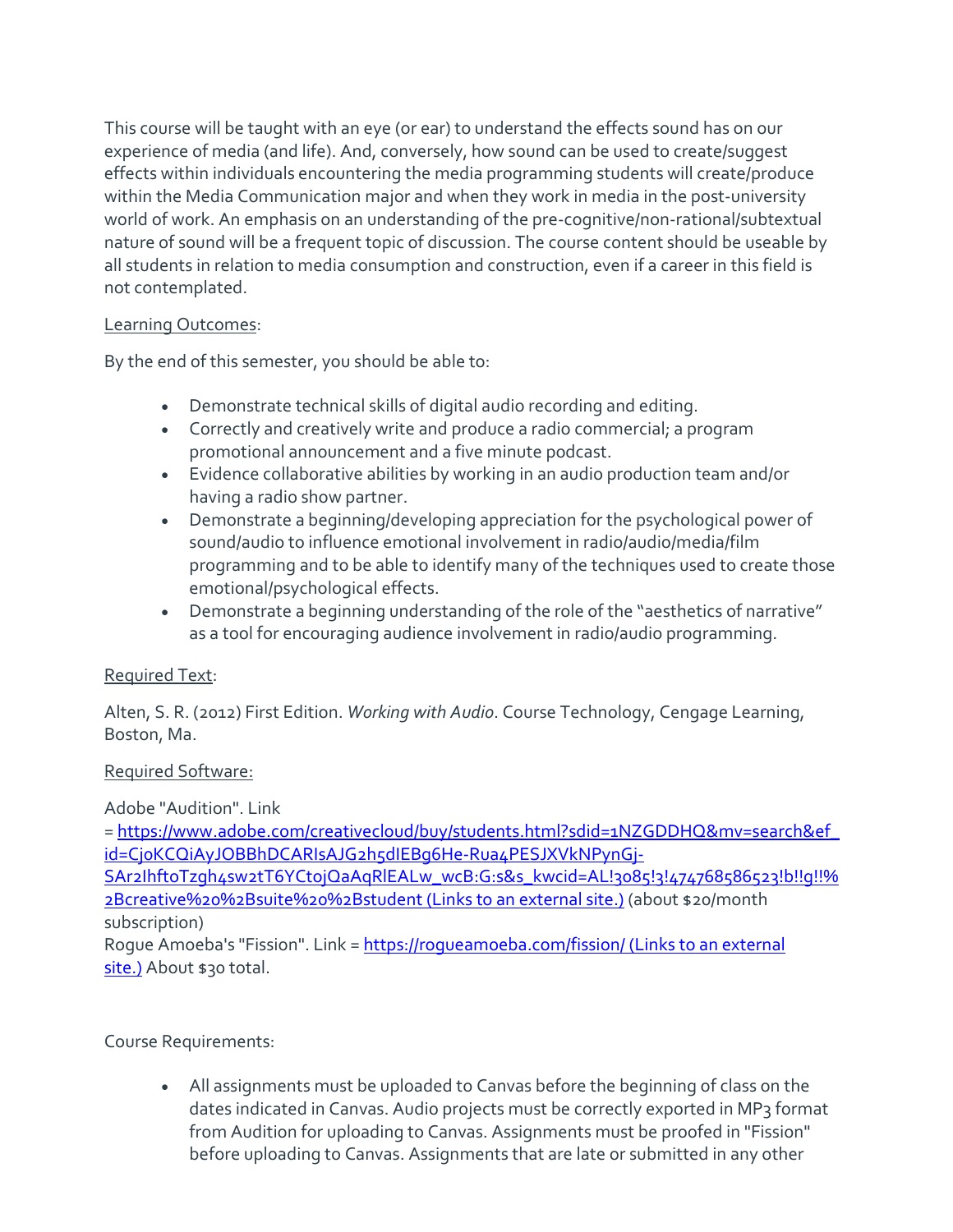manner or format than MP3 will not be accepted and **will receive zero points.**(Note: this is the OFFICIAL policy of this professor and this course.)

- In an online production environment, students will need to record and edit audio remotely on either their cell phone or laptop computers. The software for audio editing is Adobe Audition (it is part of the Adobe "Creative Suite.") There are a number of audio recording applications (apps) on both Android and iOS smartphones.
- All students must use Adobe Audition to complete assignments in this class. Demonstrating competency in this program is part of your grade. Using other equipment or software is unacceptable and puts the quality of your productions and, thus, your grade at risk. (You must use Fission to proof your projects before you turn them in. This is required.)
- Students are expected to complete assigned readings by the dates they are due and to be prepared to discuss and/or present on those topics in our regular live class meeting time. Reading quizzes will be given throughout the semester. Many assignments will be due the following Sunday night, before midnight, the week after the assignments are given in Canvas. Exceptions to this general rule will be brought to your attention.
- Production projects may be played during class for discussion. Comments directed toward the producer should be constructive and given in a courteous manner.
- Projects are to be completed by the individual student unless indicated otherwise. Grades for projects that require teamwork will be given to the entire team and team members may be asked to grade the contribution of other members of their production team.
- All written documents are to be created and edited in Microsoft Word (do not submit documents in Apple "pages" or any other word processing format. Do not submit written documents as .pdf files, either. (This is the Adobe "Acrobat" format.) All written documents must be submitted with the MS (= Microsoft) .docx extension. If you do not submit "Word.docx" files for your written assignments you will lose points on the assignment.
- You may use Google Slides (or PowerPoint) for your "teaching presentations."
- Formatting your "file names" (when you turn in a word.docx or .mp3 file, for example). File names for your projects must include: 1) your last name as part of the file name; 2) a short version of the assignment name and 3) a version number for your file (ie. Usually something like this "moncauskasAuditionCompetencyV01.mp3).
- You MUST use the forms that I provide when I provide them. They will be located in the week's assignment list. Do not write up an assignment without the use of the form provided. You will lose points if you do.
- Students must take both exams at the days and times listed in the syllabus.
- It is the expectation of the school that students will do (roughly) two to three hours of homework for every "credit hour" of class. As this is a two-unit course, **you are expected to put in between four and six hours of homework for this class per week.** Having said that, the amount of homework will vary by week. Some weeks there might not be much. The next week might be more than average. There should be an "average" of four to six hours of homework, for this class, per week.
- All audio editing will be done on your computer using Adobe Audition & Rogue Amoeba Fission. For the Spring 2021 semester (during the Covid pandemic) NO editing will be permitted in any of the Comm Dept. studios.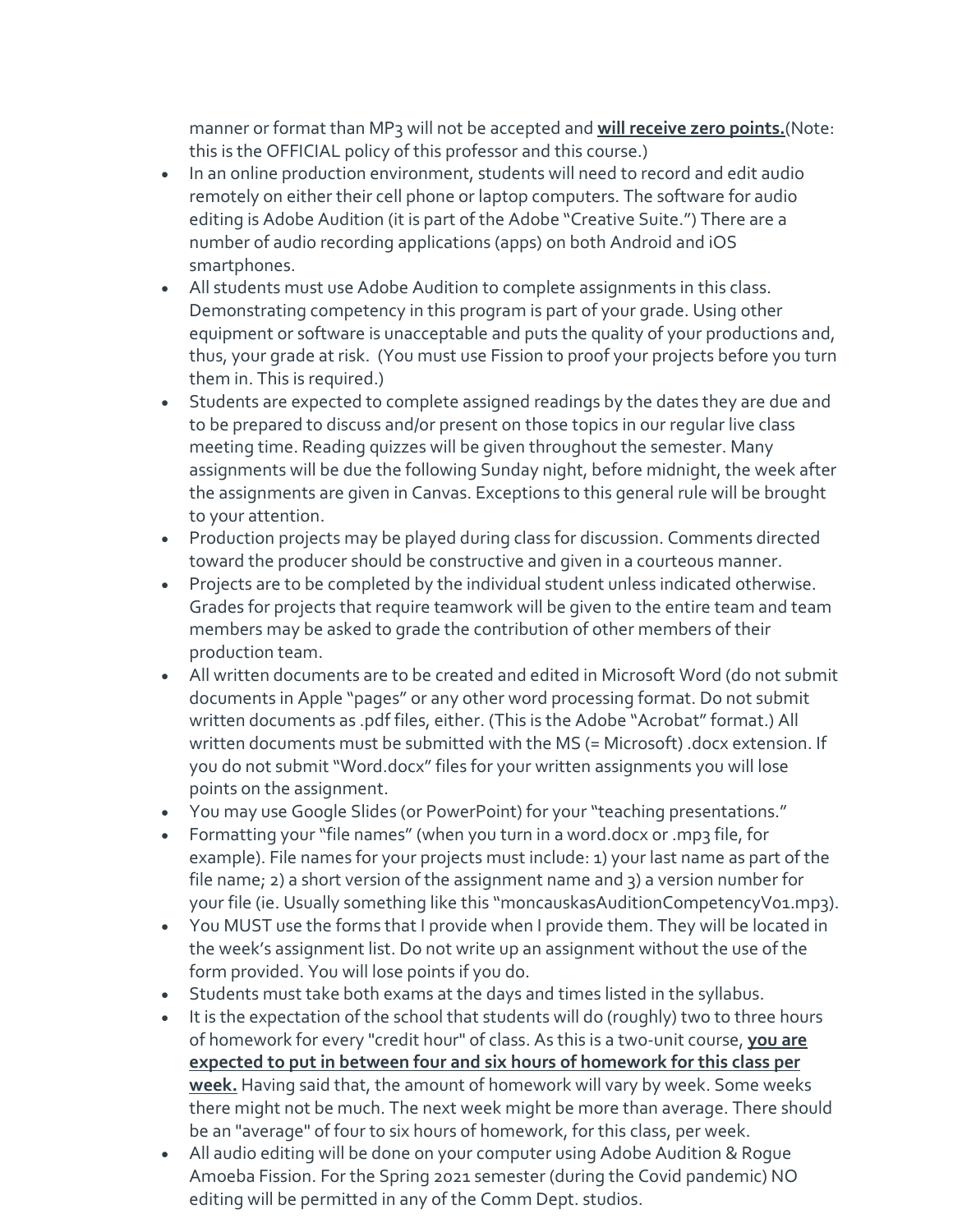• The following does not apply to the Spring 2021 semester at PLNU. *If and when we return to campus: Three editing workstations, mics and headsets are available for your use in the PointRadio Studio. Because audio workstations may be shared with other classes, plan ahead and schedule production and editing time early. Editing stations are only available at posted days and times that coincide with the days and times the TV studio is open (normally: Monday thru Thursday 10 am to 11pm. Closed Friday, Saturday, Sunday and school holidays.). Other possible times are limited to when the library is open. There is no access to the PointStudios when the library is closed. The inability to secure equipment or editing time due to lack of planning is not an excuse for not completing an assignment. Portable digital audio recorders are also available for check-out from the TV studio across the hall.*

# **PointRadio Participation (this is all pending as of 02/10/21):**

- *All students in this course will participate in a weekly commitment to the operation of Point Radio. You are expected to start on time, end on time and follow the format specifications for PointRadio (formerly known as KPLR). All "broadcasts" are to be recorded, trimmed, "normalized" and uploaded with clear identification for credit. You are expected to create/participate in 10 weekly "broadcasts" for minimum credit (maintenance of your course grade). If you complete fewer than 10, your final grade will be reduced depending on the number of programs produced & uploaded. More programs produced and uploaded may give you additional point value to your final grade.*
- *Students have the sole responsibility for their commitments to the campus radio station and will face significant penalties when those obligations are not met. On-air shifts must be covered even if the person cannot be there due to illness or extenuating circumstances. You must provide me with documentation for missing an air shift due to illness or emergency.*
- *The student MAY switch duties with another person in the class. However, this must be arranged a minimum of 48 hours in advance and the PointRadio manager (not the Professor) must be notified of the change prior to the person's air shift or other responsibility.*
- *News personnel carry the same responsibilities as on-air personalities. Contact the Station Manager before noon if you cannot participate in your air shift due to illness or emergency situation.*
- *Failure to cover air shifts without a documented excuse will result in a penalty of 10% off the student's final course grade for each occurrence.*
- *In addition to on-air work, students in this class will be asked to assist with PointRadio events. Failure to follow through on these commitments will result in a deduction of PointRadio participation points.*

# Attendance:

• Attendance will be taken in all class sessions. As noted in the university catalog, students who miss 10% of class sessions (that means 1.5 sessions) will be reported to the Vice Provost of Academic Administration. Missing 20% of class sessions will result in the student being de-enrolled from this course. This rule will be strictly enforced.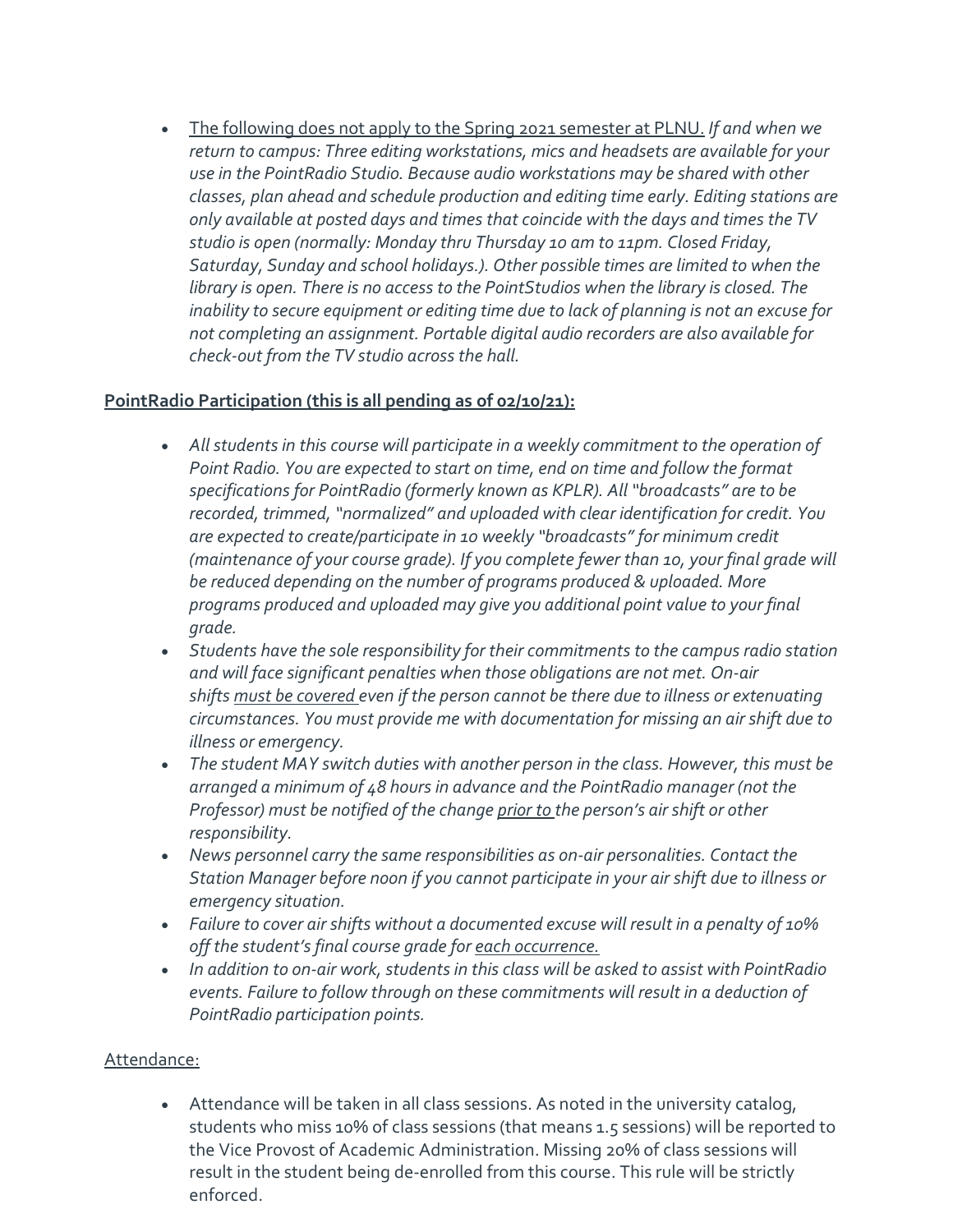- Lessons are cumulative. That is, what you do **next week** will build upon what you learned to do **this week**. Missing class sessions will cause the student to do more work than simply attending the (online) class sessions. (Remember missing ONE session of 2075 is like missing a whole week of another class. We only meet once a week.)
- The communication industry is time sensitive. Professionals in this business succeed or fail depending on their ability to meet deadlines and follow through on commitments. Now is an excellent time to develop good habits. With this in mind, students are expected to be on time to class. Entering the session after class has started is disruptive to other students and to the continuity of the session. Attendance is taken promptly at the time class is scheduled to begin. If you are not present when I take attendance, you will be counted as late or absent unless you see me individually at the end of class. Students who are chronically late may be asked to withdraw from the class.
- Attendance in class means that you are fully attending to the course (ie. don't multitask). Students, who choose to read/watch other things on the internet, use their cell phone, text, engage in irrelevant and disruptive conversations, study for their next class, etc… will be asked to put their "extra-curricular" activities away or they may be singled out by the professor for disruptive/distracting behavior. There are no exceptions to this policy. Laptops and cell phone use are part of being in the online environment, but "multitasking" is myth. It is really "task-switching", and every time you switch between "tasks" you lose your place in the discussion or you will miss necessary context for completing your tasks. You will slow down the class and misunderstand your assignments. If violations of this policy are repeated, the professor will take appropriate action to keep the class sessions on track.
- In the event that you miss class, you will be expected to get notes, handouts, and assignments from someone in class. (Your radio partner, if you have one, would be an excellent candidate.) You may also access the recorded Zoom video that will be posted for your access, if the course occurs online. **Do NOT ask the Professor for notes.** You are responsible for missed material and should try to make a friend or two in this class that you can count on.
- It is the student's responsibility to maintain his or her class schedule. Should the need arise to drop this course (personal emergencies, poor performance, etc.), the student has the responsibility to follow through (provided the drop date meets the stated calendar deadline established by the university), not the instructor. Simply ceasing to attend this course or failing to follow through to arrange for a change of registration (drop/add) may result in a grade of F on the official transcript.

# Technology Policy

Students should only be using their laptop computers for class activities. If you are found to be doing activities unrelated to class on your laptop appropriate action will be called for (see above). Unless you are asked to use your cell phone for a class assignment, put cell phones face down, out of reach, with the sound "off" for the entire class session. Making personal audio or video recordings of class sessions are not allowed (except as directed by the instructor). Students may not mass distribute course content in any form without permission of the instructor.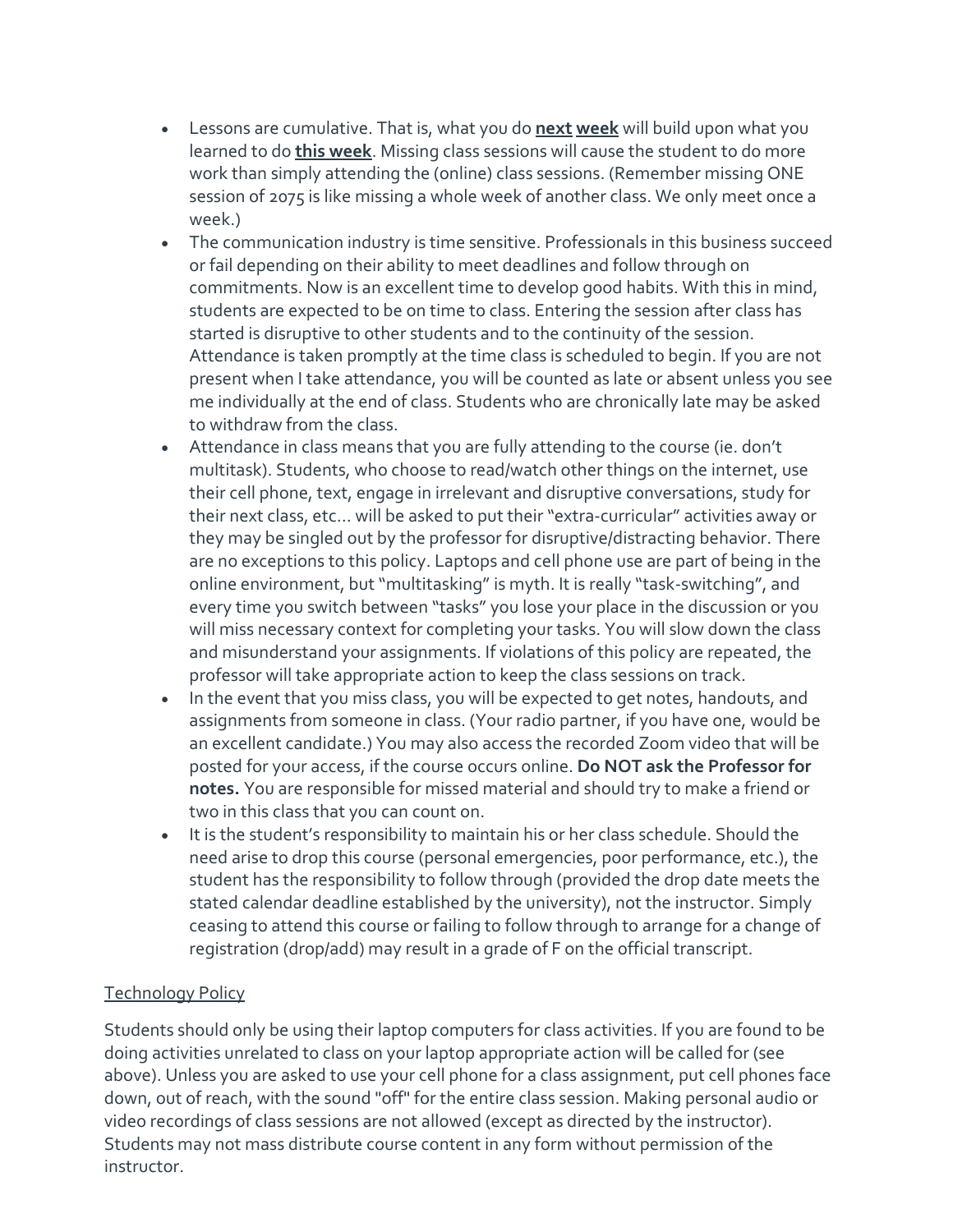PLNU Zoom Etiquette for Students (if necessary):

- For each class session, you should do your best to **have open both Zoom and Canvas**. Most classes will use both online platforms during your class sessions.
- Have a **plan for taking notes** (ideas: paper and pencil, digital notepad, Word/Pages doc). We may post recordings of our Zoom class sessions on Canvas, but you should also try to capture your thoughts and questions in the moment.
- Try to log online to our class meeting from a **quiet, distraction-free environment**. We have little time together; let's try to maximize it!
- **Avoid multitasking.** You'll retain the discussion better if you refrain from replying to emails or text messages during the class meeting.
- Keep your **audio on mute** until you want to speak. We must work together to limit background noise wherever possible.

○ When you are speaking, let others know that you are finished by saying something like, "That's all," or "I'm done," or "Thank you," so that everyone knows you have finished your comments.

• If possible, enable your **video** so that we can see you and connect with you. There are times when you may need to disable video (for instance, in order to minimize the activity on your internet connection or if there is a lot of activity going on in your video). If you are able to turn on your video, please limit the distractions and treat this Zoom meeting in the same way you would if you were sitting in class. Eating, talking to others off screen, playing with pets, etc. can be very distracting.

○ Be aware of your surroundings. Your professor and classmates can also see BEHIND you. Make sure that there is nothing in the background (traffic, other people, a pile of laundry) that may distract from the class. While it is not necessarily the best choice to attend class from your messy bedroom, it may be the only place you can find peace and quiet away from roommates or family members. If that is the case, you can employ a Virtual Background to hide what you don't want to be seen.

- Many of you are probably used to the **chat feature** on Zoom. However, here is a little primer: On the bottom of the Zoom window, click on "Participants" and "Chat." Two pop-up windows will open on the right side of your screen.
	- o When you want to speak, use the "Raise Hand" feature (on the bottom left of the Participants window). Be sure to unmute yourself to talk.
	- o If for some reason the professor does not see your hand raised, please feel free to unmute your mic to interrupt.
	- o Use the Chatbox to make a point or ask a question. Remember that Chat is public, and may be recorded, and archived.
- Finally, with regard to your **appearance on Zoom**, remember that even though you may be alone at home, your professor and classmates can SEE you! While attending class in your pajama bottoms is a tempting option, you'll want to make sure that you are presenting yourself in a professional manner. Put on a clean shirt. Brush your teeth. Wash your face.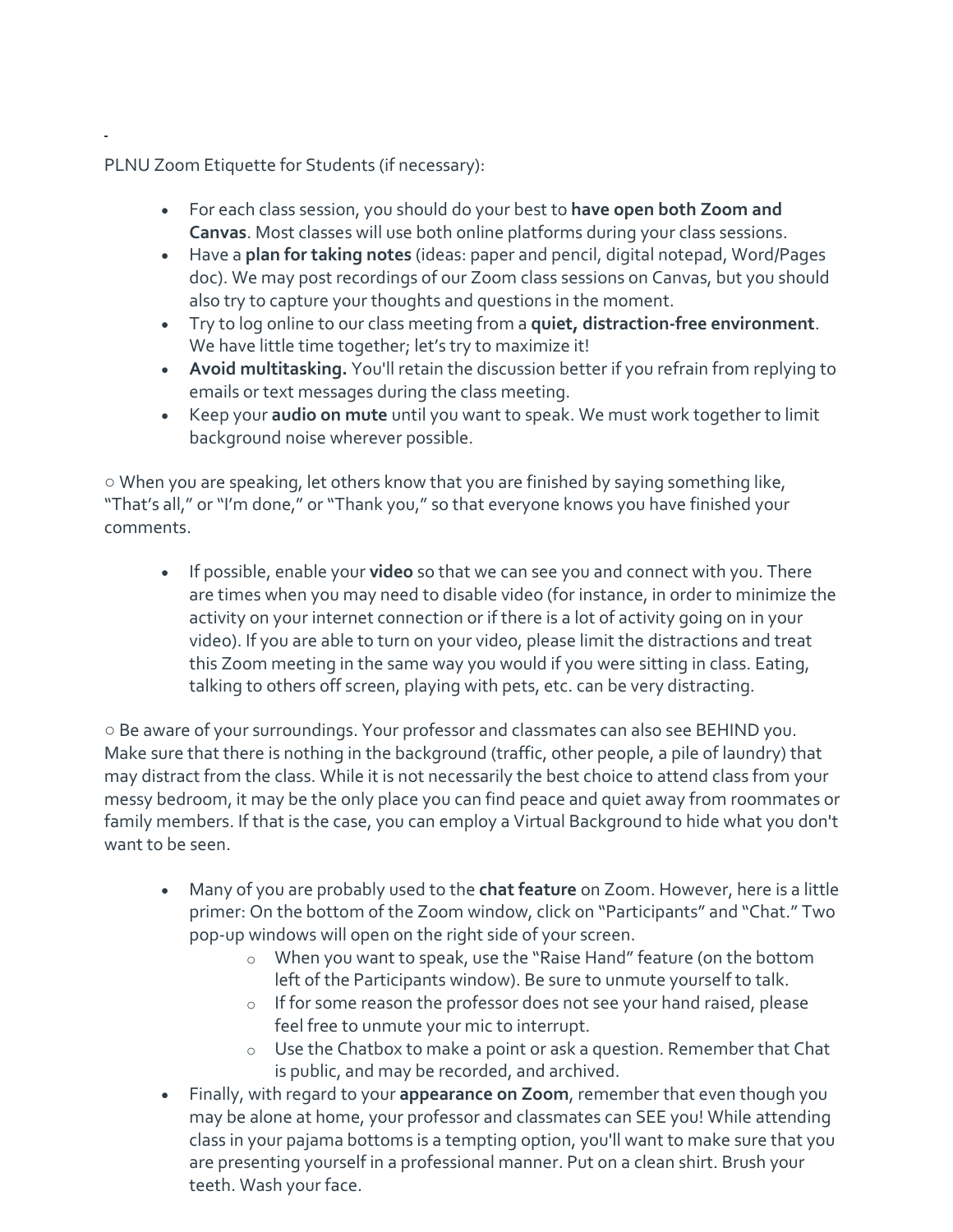## Notice to Students with Disabilities

While all students are expected to meet the minimum academic standards for completion of this course as established by the instructor, students with disabilities may require academic accommodations. At Point Loma Nazarene University, students requesting academic accommodations must file documentation with the Disability Resource Center (DRC), located in the Bond Academic Center. Once the student files documentation, the Disability Resource Center will contact the student's instructors and provide written recommendations for reasonable and appropriate accommodations to meet the individual learning needs of the student. This policy assists the University in its commitment to full compliance with Section 504 of the Rehabilitation Act of 1973, the Americans with Disabilities (ADA) Act of 1990, and ADA Amendments Act of 2008, all of which prohibit discrimination against students with disabilities and guarantees all qualified students equal access to and benefits of PLNU programs and activities.

# Academic Dishonesty

Students should demonstrate academic honesty by doing original work and by giving appropriate credit to the ideas of others. As stated in the university catalog, "Academic dishonesty is the act of presenting information, ideas, and/or concepts as one's own when in reality they are the results of another person's creativity and effort. Such acts include plagiarism, copying of class assignments, and copying or other fraudulent behavior on examinations." Essentially, if you turn in work that is another person's work, without giving credit to the original person, it is plagiarism and is punishable by an automatic failing grade in this class (see PLNU's Academic Policies for more details). It is also possible to be expelled from PLNU if the student is found to be in the habit of dishonesty.

## FERPA Policy

In compliance with federal law, neither PLNU student ID nor social security number should be used in publicly posted grades or returned sets of assignments without student written permission. This class will meet the federal requirements by distributing all grades and papers individually. Also in compliance with FERPA, you will be the only person given information about your progress in this class unless you have designated others to receive it in the "Information Release" section of the student portal. See Policy Statements in the undergrad student catalog.

## Changes to Syllabus:

The instructor reserves the right to make amendments, additions or deletions to this syllabus. It is each student's responsibility to stay current and be aware of any changes. The online syllabus will be the most current. If substantial changes are made to the syllabus you will notified.

# Official Means of Communication:

The official means of communication at Point Loma Nazarene University is the "university email". Your communications MAY be informally done using texting or other methods, but those are not official. If you must communicate with the professor concerning class attendance,